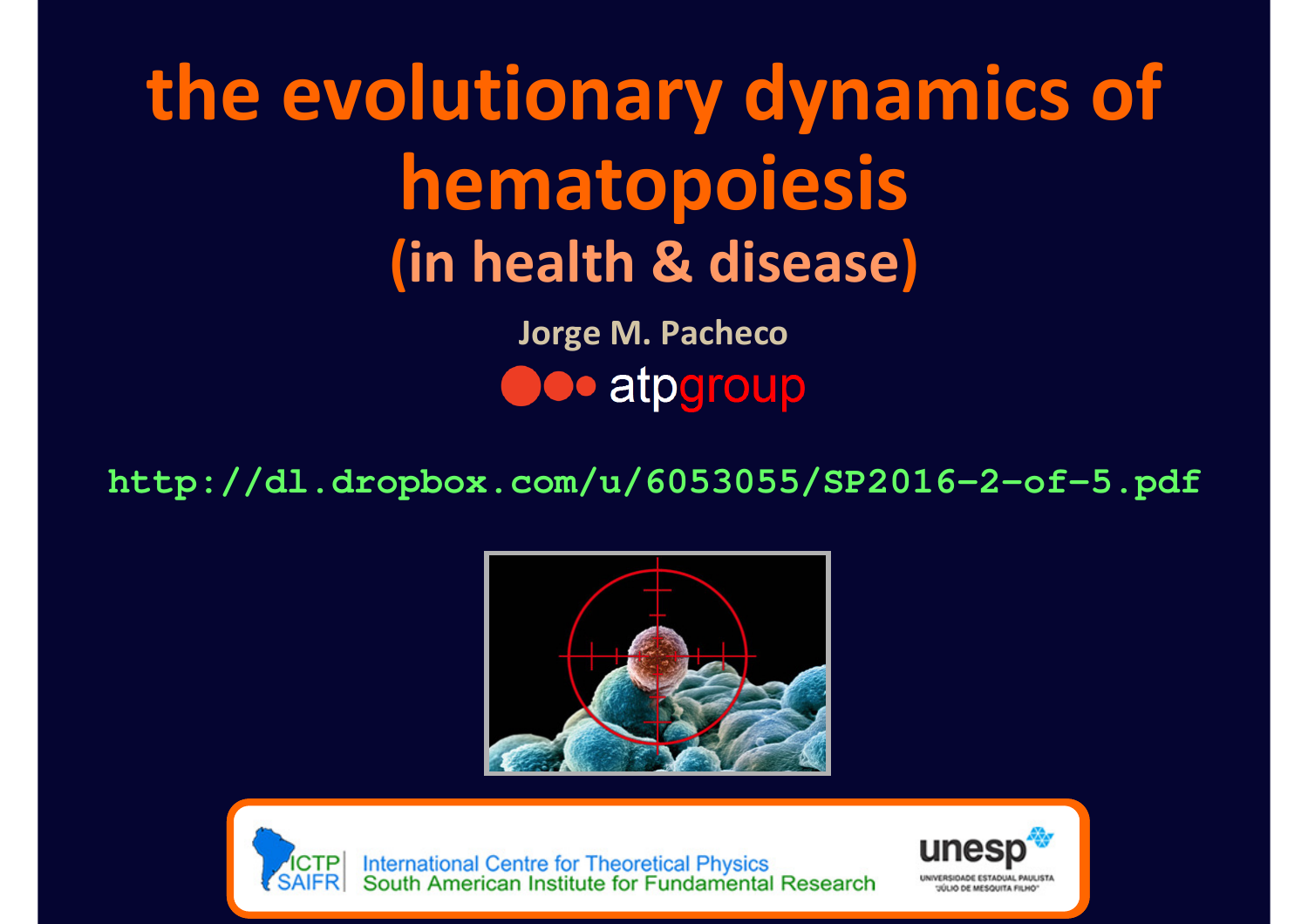#### **layout**

```
tuesday – 11:15 – 12:30
```
- **human ontogeny & hematopoiesis**
- **allometric scaling of metabolic rate during ontogeny**
- **energy allocation during ontogeny**
- **HSC scaling during ontogeny**
- **the mouse as a model of human hematopoiesis ?**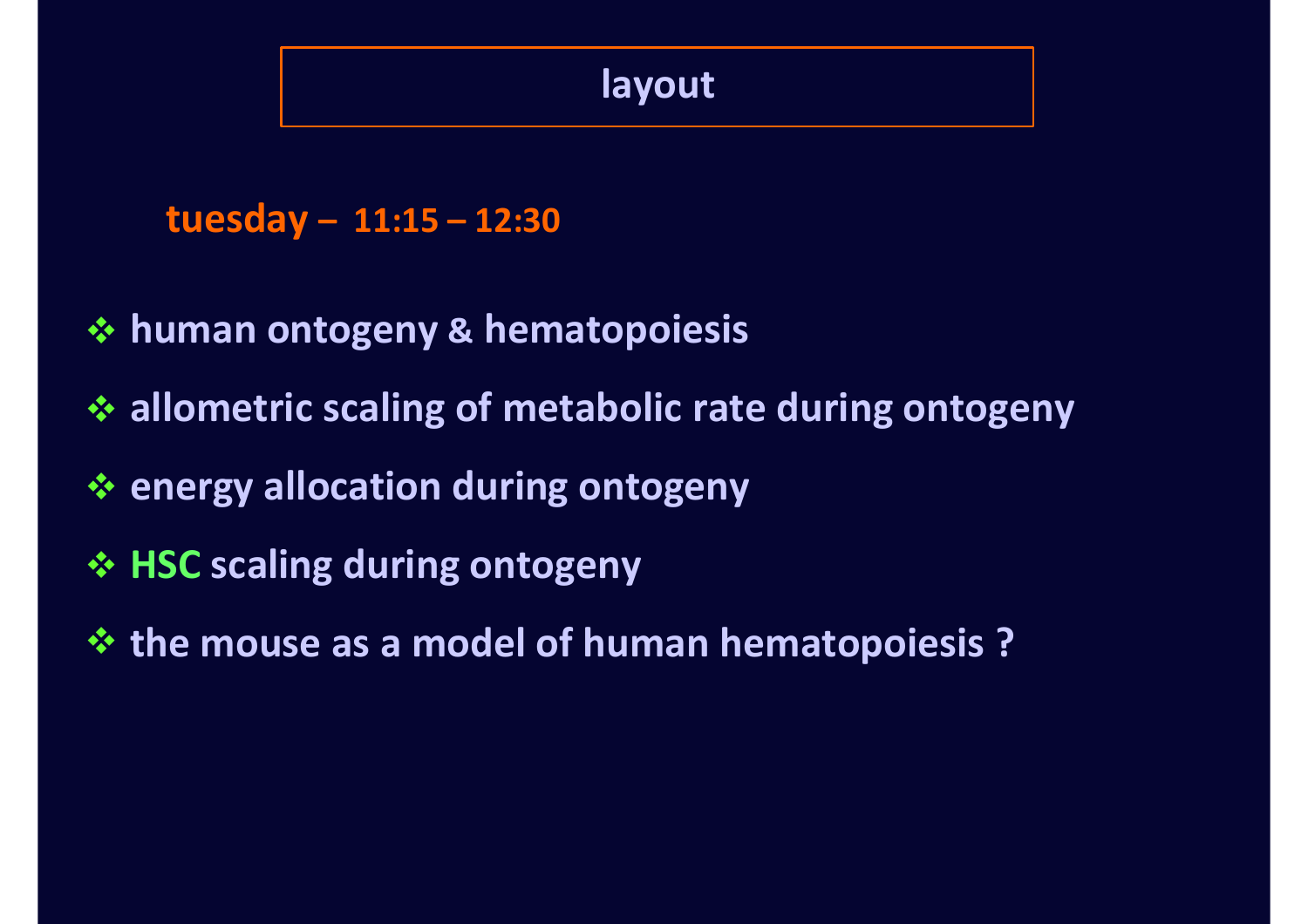#### **a scaling model of HSCs**



Dingli & Pacheco, *PLoS ONE*, 2006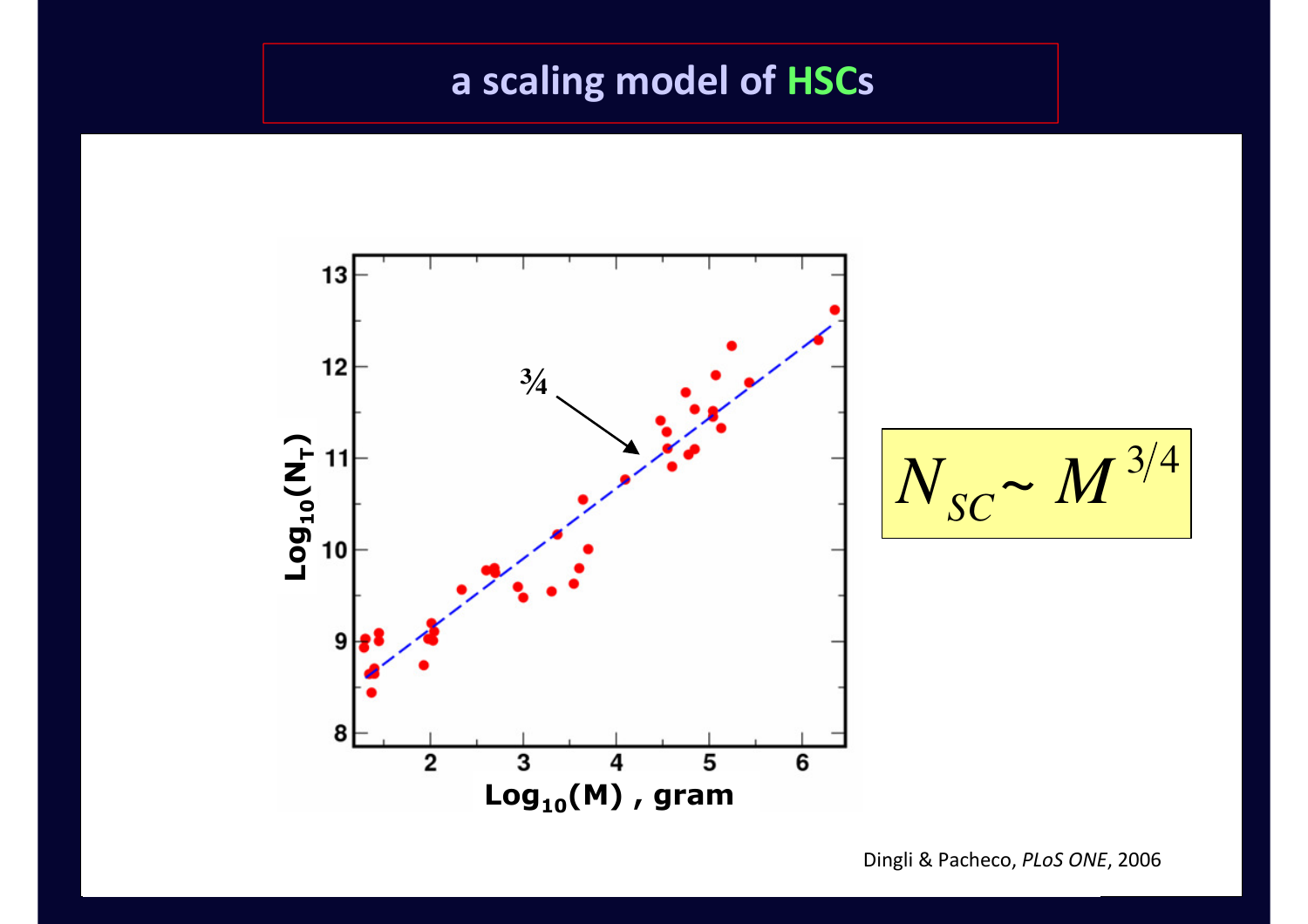#### **a scaling model of HSCs**

*use experimental estimates for cats for calibration ( fix N0 ):*

*under normal conditions,≥ 40 !* 

( *Abkowitz et al, Blood, 2002* )

| what                                                     | model predictions x         | experimental data                                             |
|----------------------------------------------------------|-----------------------------|---------------------------------------------------------------|
| <b>HSC in humans</b><br>$cat = 40$                       | 385                         | ~1.400<br>(Buescher et al, J Clin Invest, 1985)               |
| rate HSC division<br>cat post-TRX = 8 week <sup>-1</sup> | <b>60 week -1</b>           | $\sim$ 52-104 week $^{-1}$<br>(Rufer, et al, J Exp Med, 1999) |
| human post-transplant<br>$cat = 13$                      | 111                         | $\sim 116$<br>(Nash et al, Blood, 1988)                       |
| mouse                                                    |                             | (Abkowitz et al, PNAS , 1995 )                                |
| rate macaques                                            | $23$ week $^{-1}$           | $23$ week $^{-1}$<br>(Shepherd et al, Blood, 2007)            |
| rate baboons                                             | <b>36 week<sup>-1</sup></b> | $36$ week $^{-1}$<br>(Shepherd et al, Blood, 2007)            |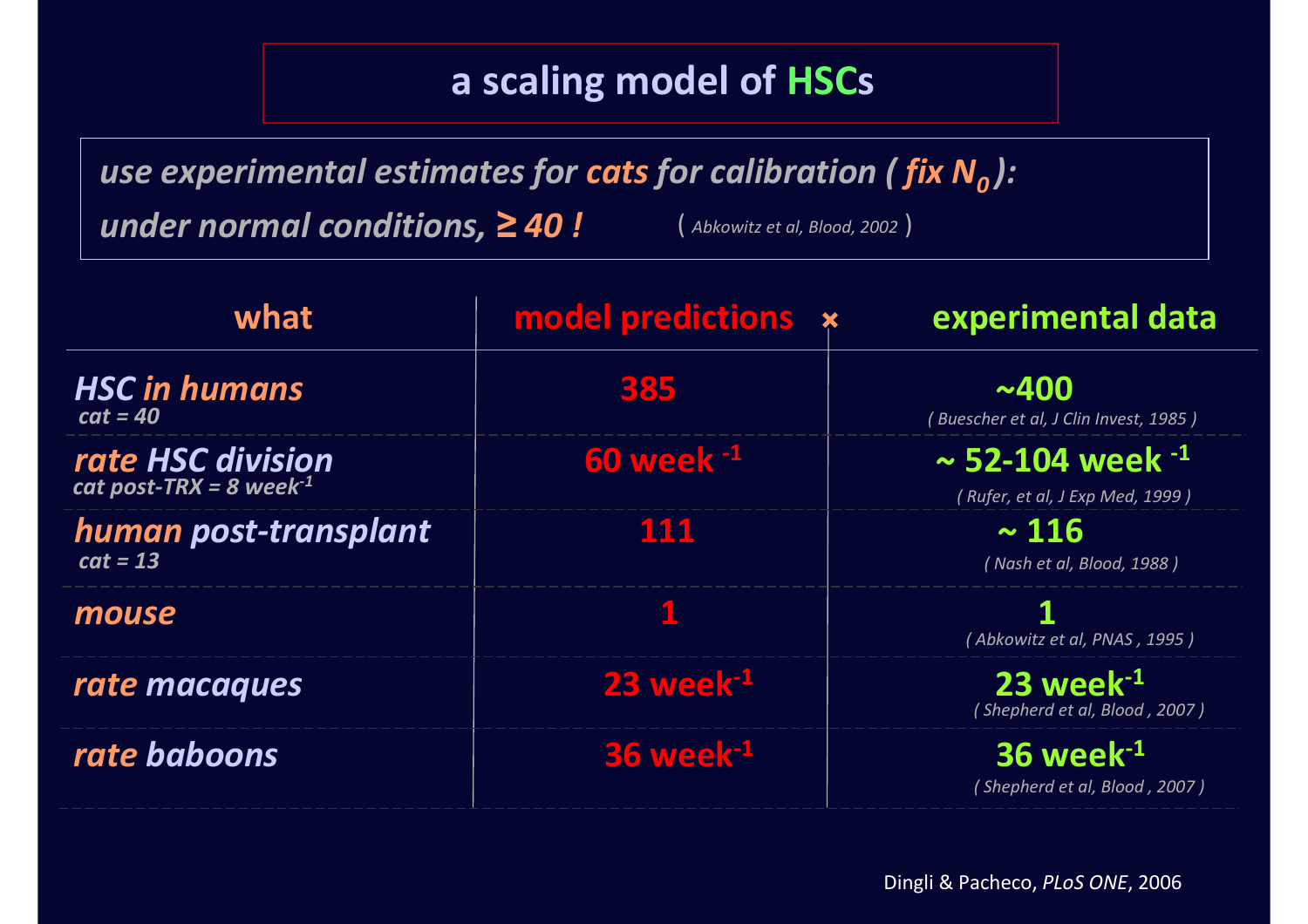# **HSC scaling during ontogeny**

Dingli & Pacheco, *PRS B274 (2007) 2479*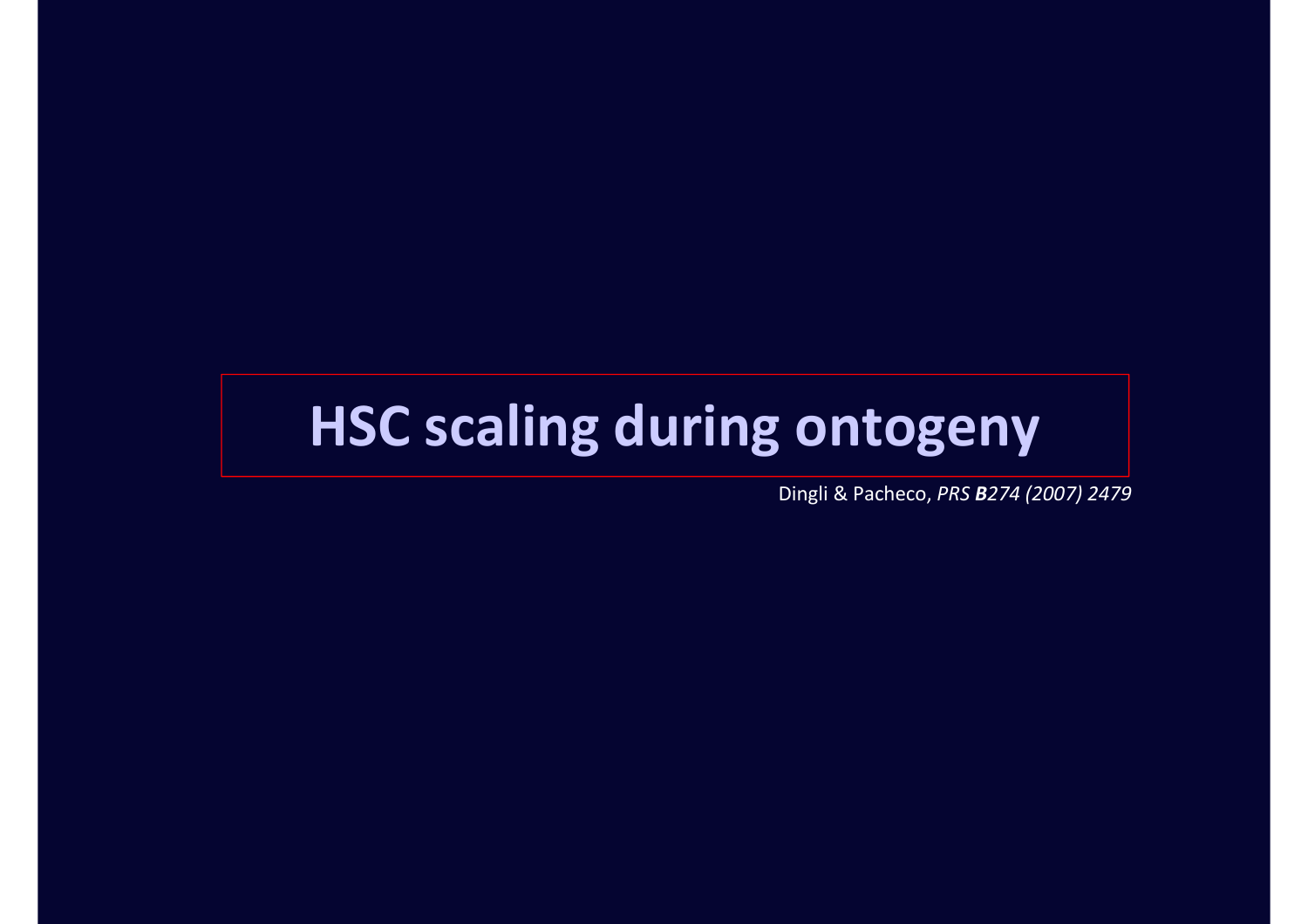# **scaling during human ontogeny**

 *previous relations were valid for adult mammals (inter-species)*

*what happens during human growth ?* 

 *does a newborn baby with 4kg have the same number of* **HSC** *than an adult cat with 4kg ?* 

 *allometric scaling also during ontogeny ? How does energy consumption scale with mass during ontogeny ? (intra-species)*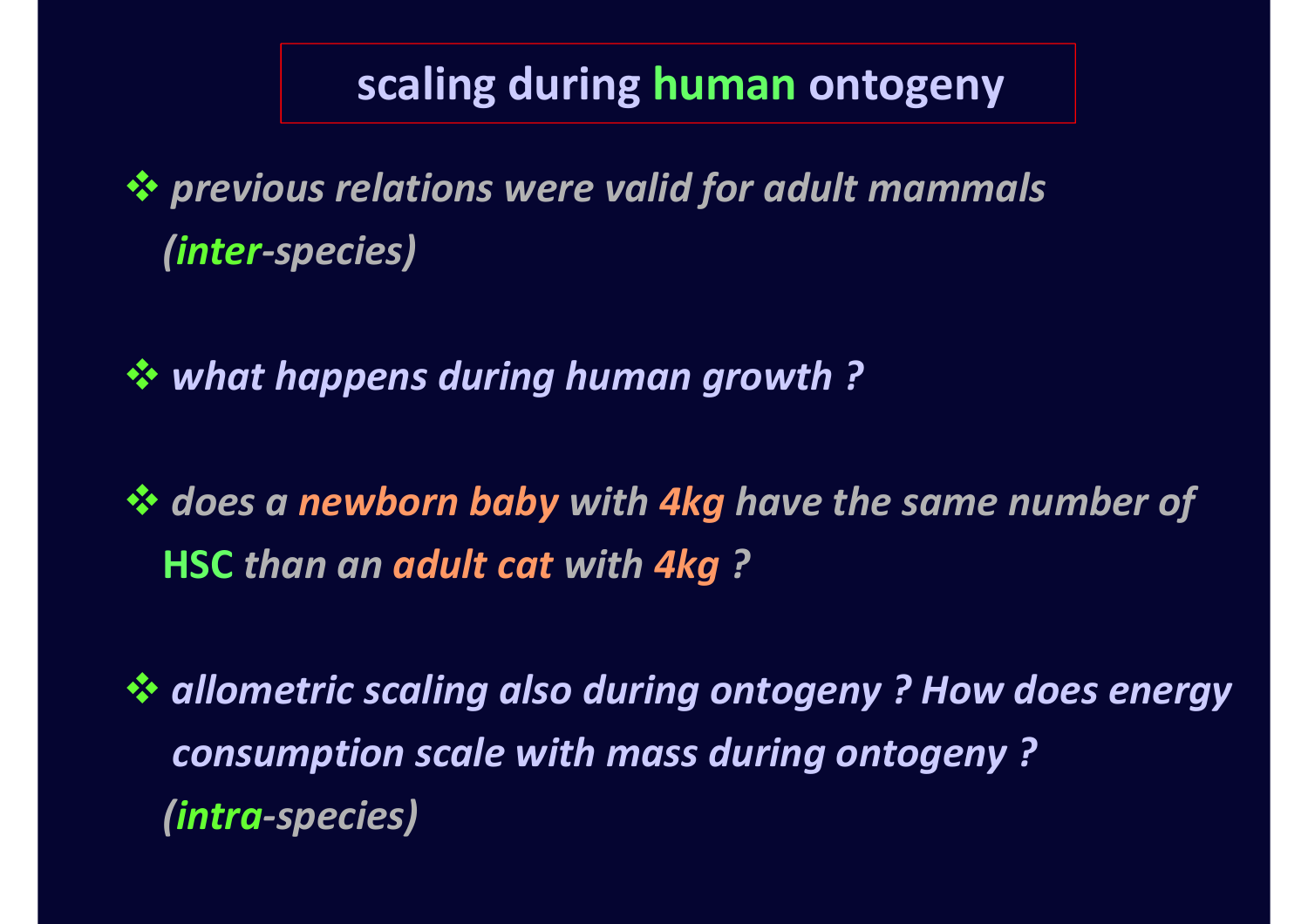*EXPerimentally, the rate of energy expenditure in humans is*



Brody, S. 1964 Bioenergetics and growth. Darien, CT: Hafner Press.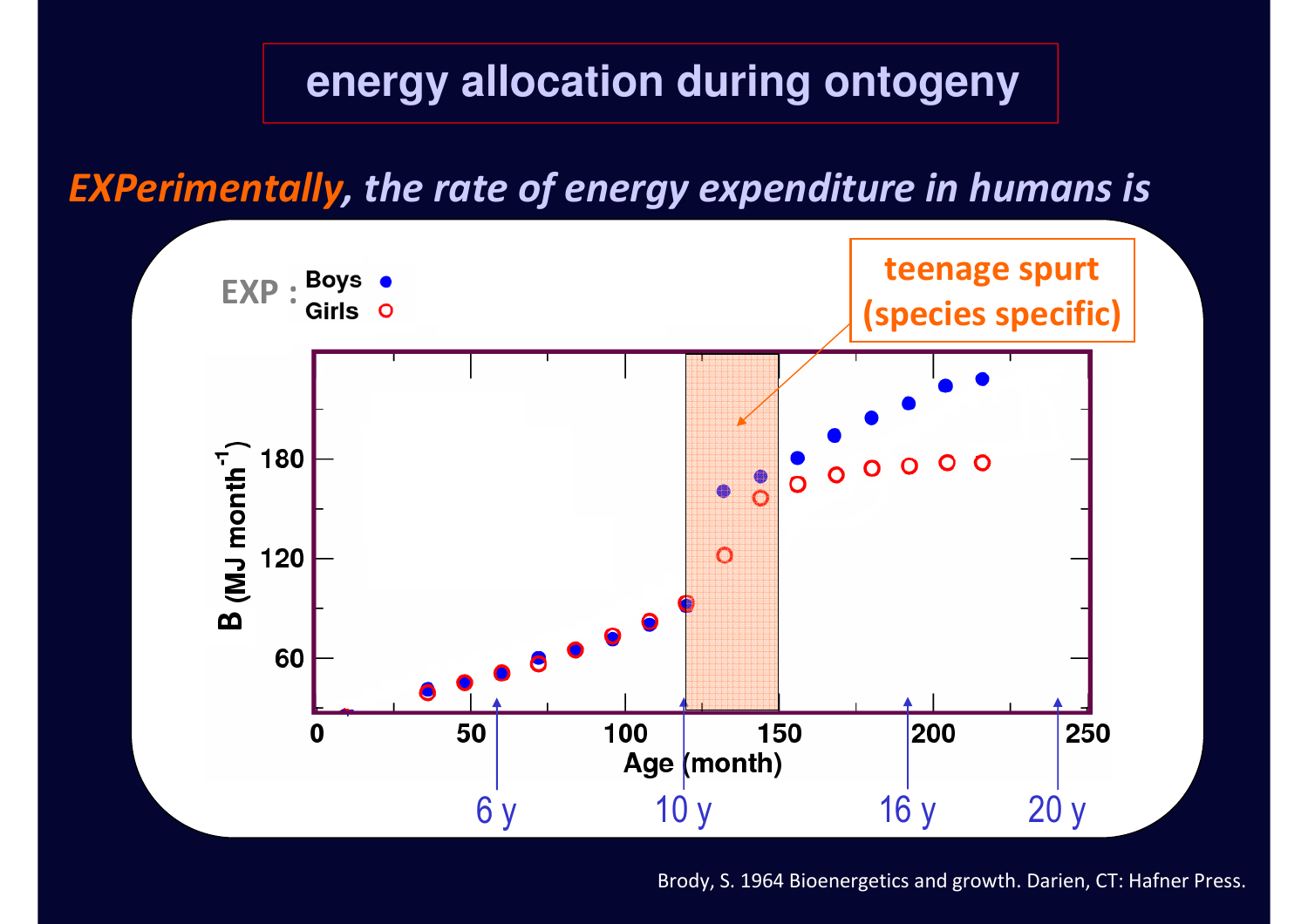*B*(*t*)**:** *rate of energy consumption of a growing organism at time tTheoretically, B*(*t*) *receives contributions from 2 terms*

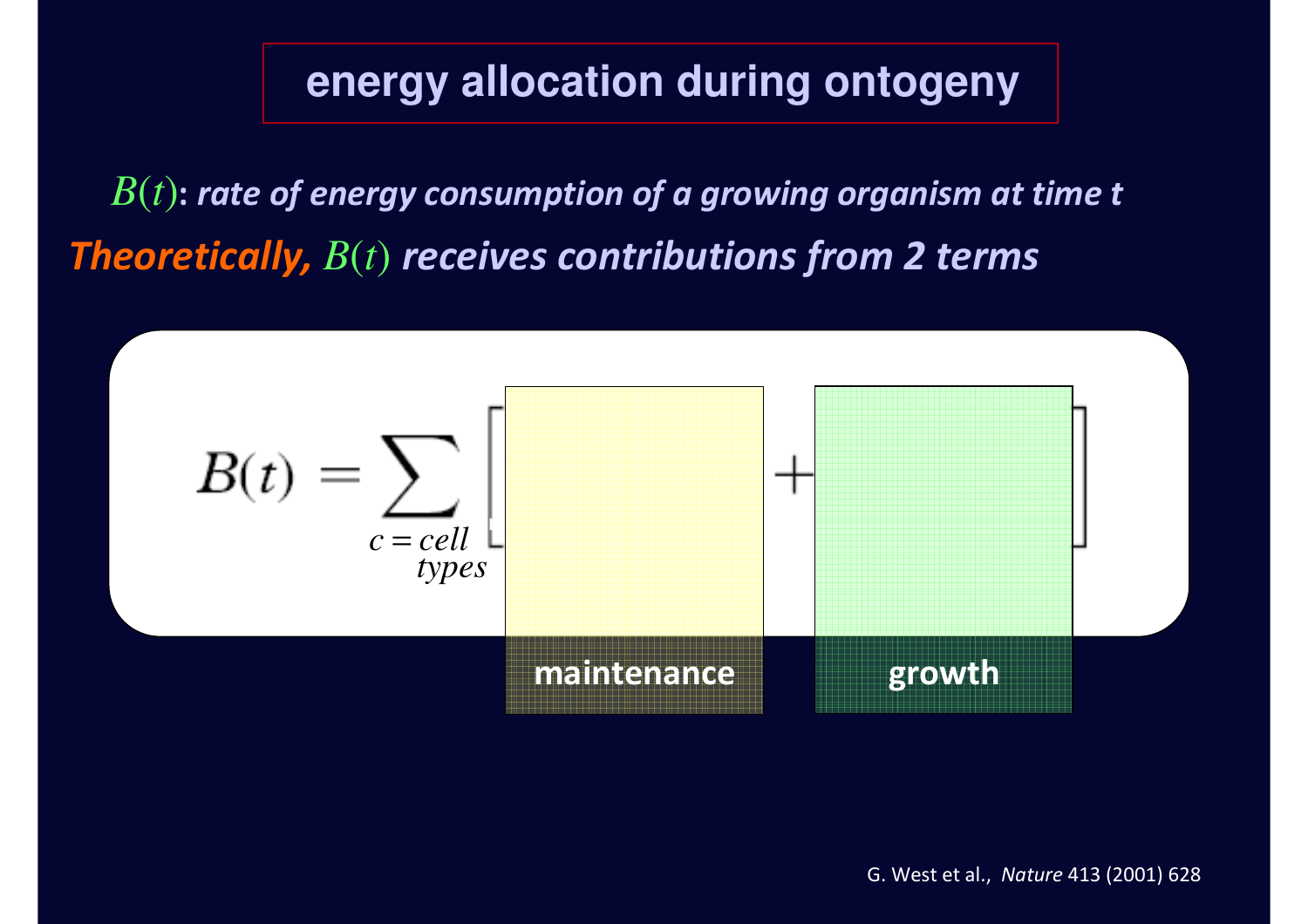#### *B*(*t*)**:** *rate of energy consumption of a growing organism at time t*

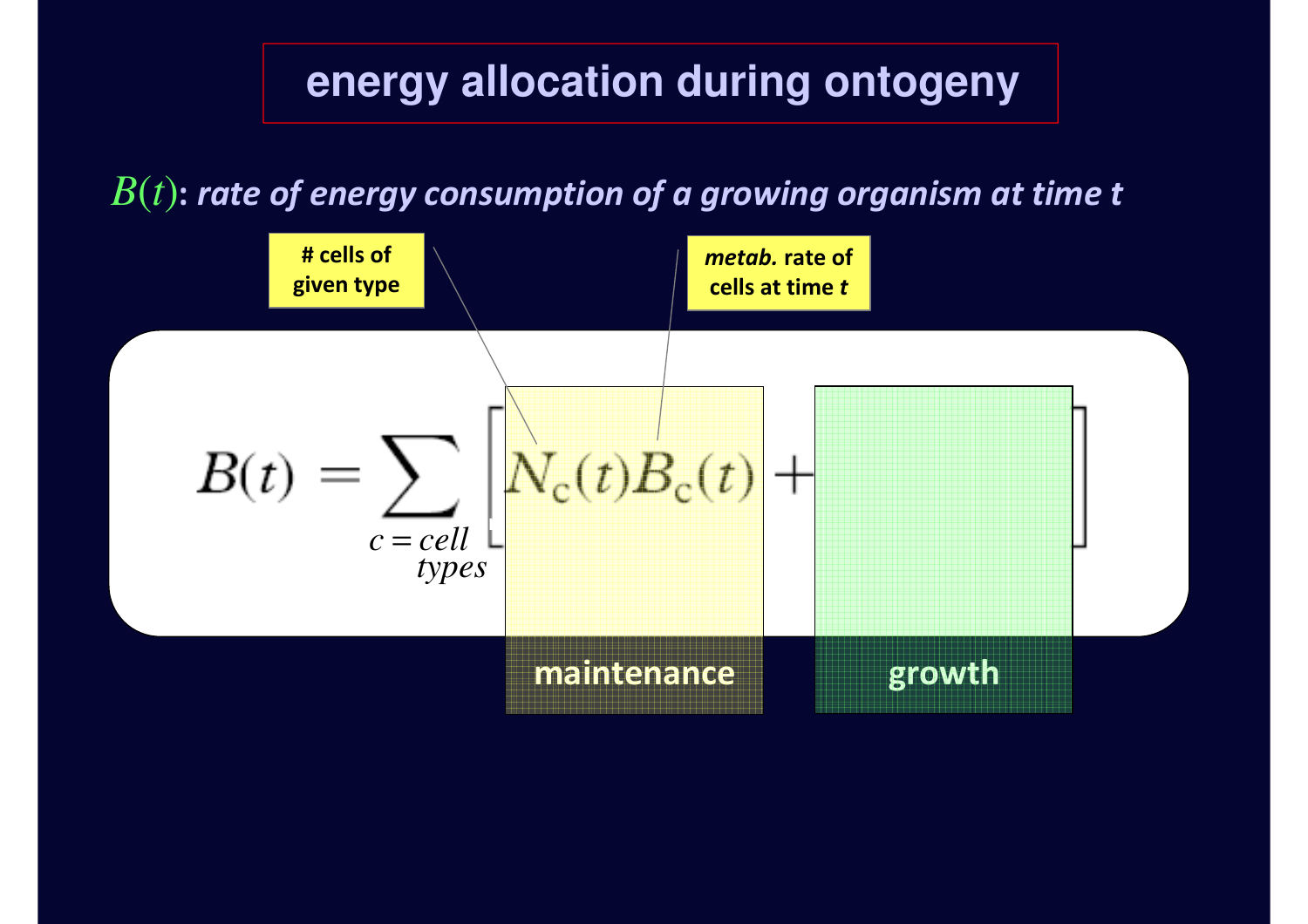#### *B*(*t*)**:** *rate of energy consumption of a growing organism at time t*

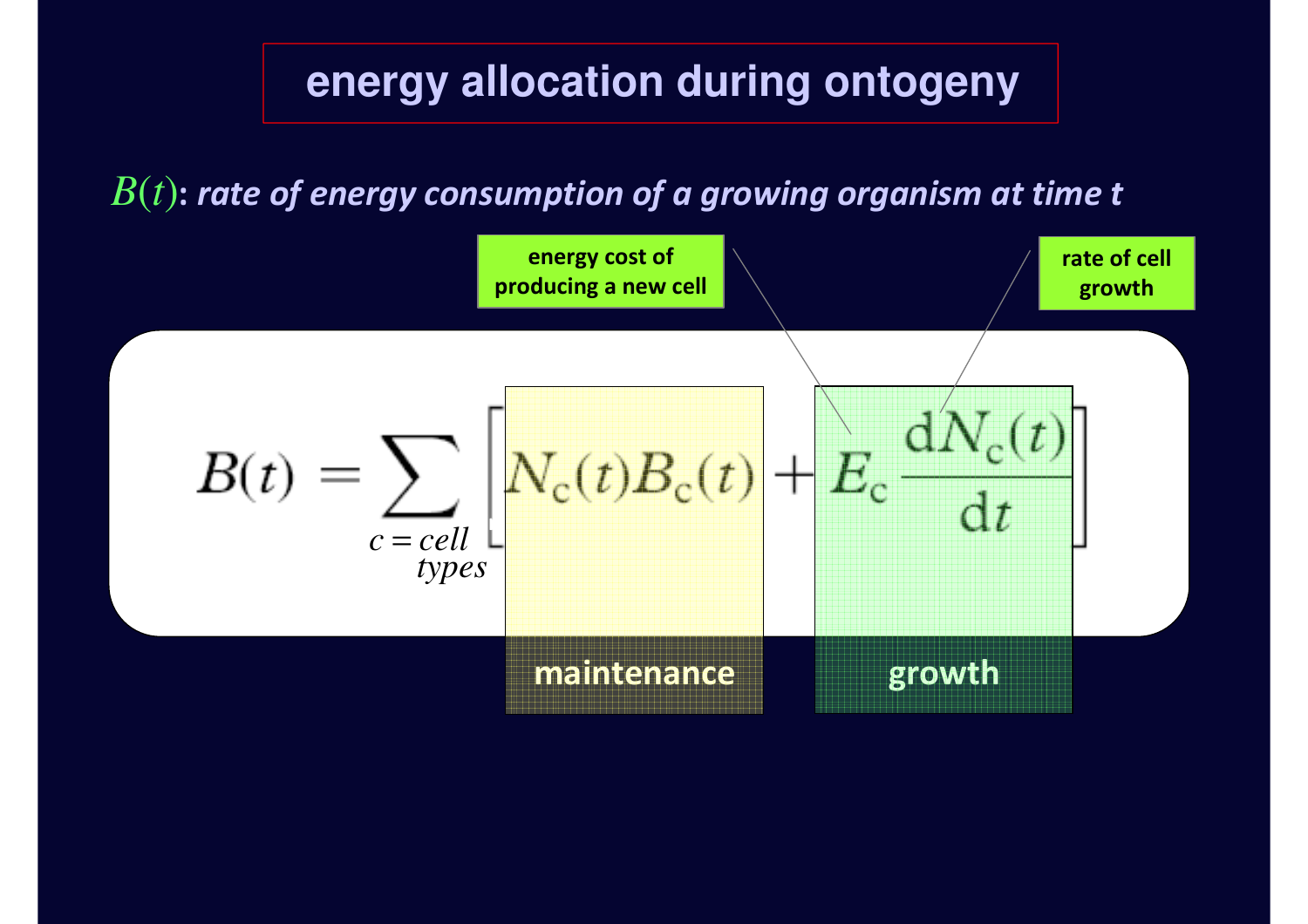*rewriting in terms of mass* **:**

$$
B(t) = \frac{B_c}{m_c} m(t) + \frac{E_c}{m_c} \frac{dm(t)}{dt}
$$
  
maintenance growth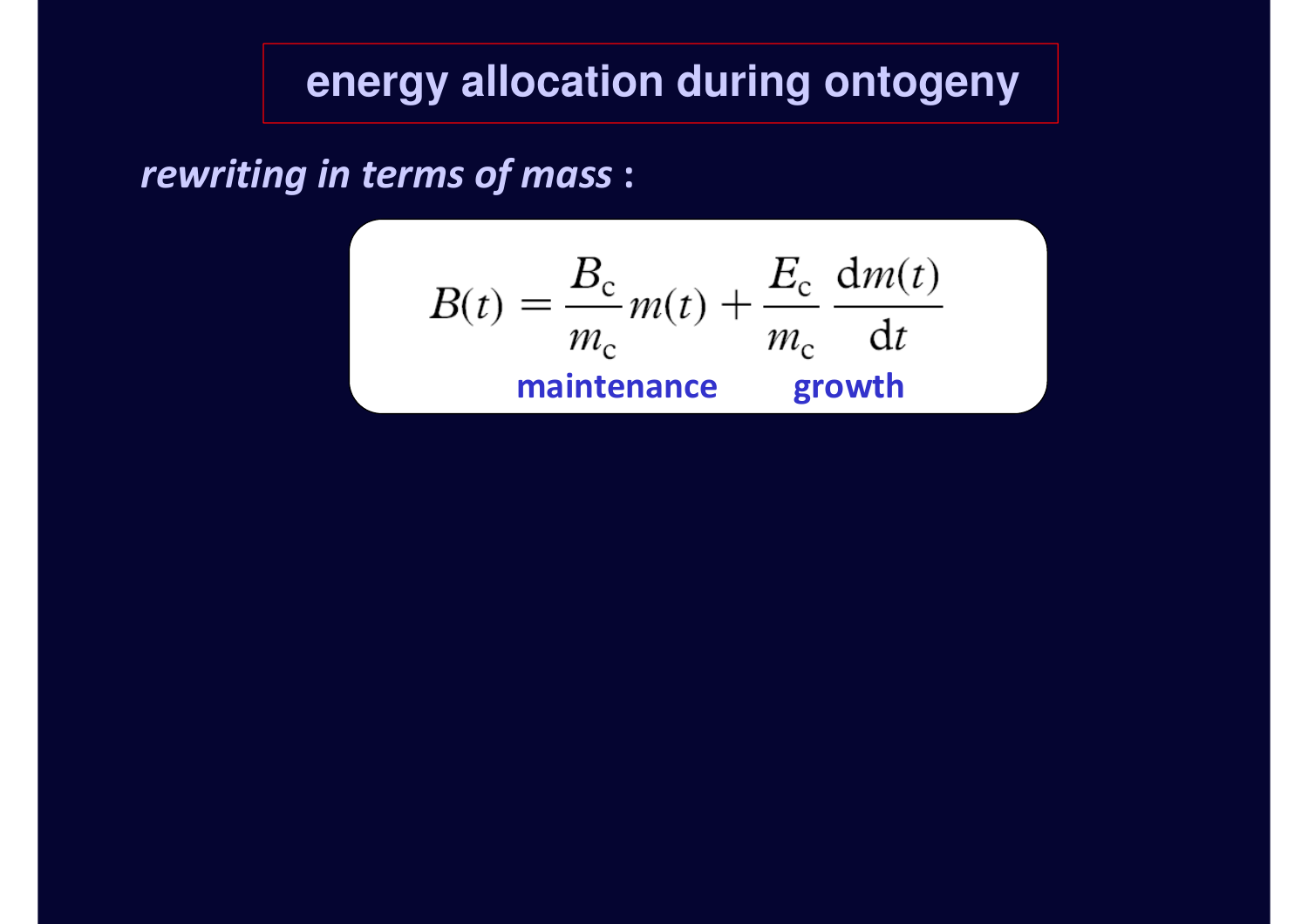*rewriting in terms of mass* **:**

$$
B(t) = \frac{B_c}{m_c} m(t) + \frac{E_c}{m_c} \frac{dm(t)}{dt}
$$
  
maintenance growth

G. West et al., *Nature* 413 (2001) 628*we use* **:**

**:**  $B_c = B_0 M^{-1/4} = (human) = 9.77 \times 10^{-6} \text{ J}$  .month<sup>-1</sup>  $E_c$  = 2.1  $\times$  10<sup>-5</sup> J *m<sup>c</sup>= 3*  ä *<sup>10</sup>-12 kg*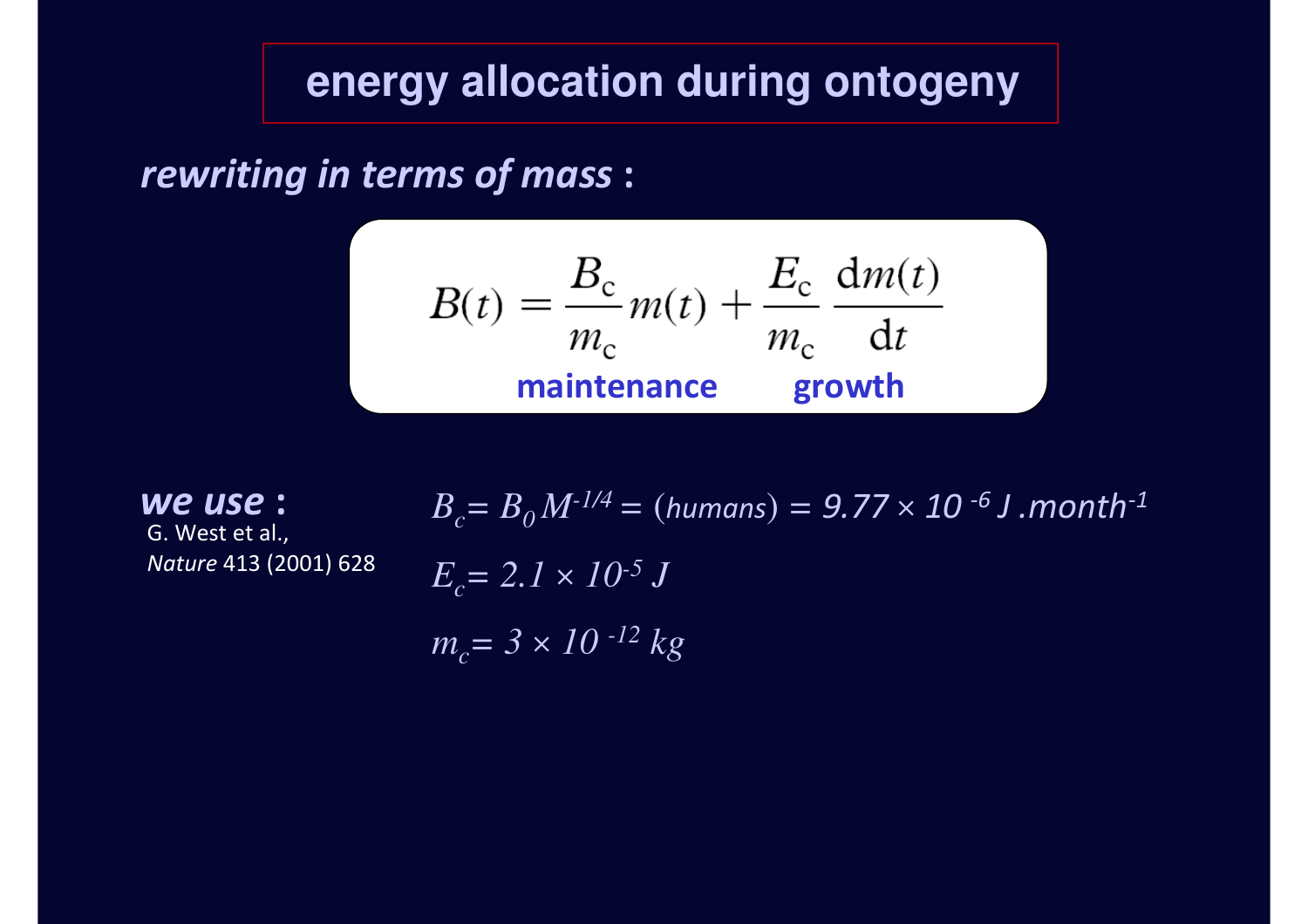*rewriting in terms of mass* **:**

$$
B(t) = \frac{B_c}{m_c} m(t) + \frac{E_c}{m_c} \frac{dm(t)}{dt}
$$
  
maintenance growth

G. West et al., *Nature* 413 (2001) 628*we use* **:**

 $B_c$ =  $B_0 M$ <sup>-1/4</sup> = (humans) =  $9.77 \times 10$  <sup>-6</sup> J .month<sup>-1</sup>  $E_c$  = 2.1  $\times$  10<sup>-5</sup> J *m<sup>c</sup>= 3*  ä *<sup>10</sup>-12 kg*

# **& what about**  *m*(*t*)**?**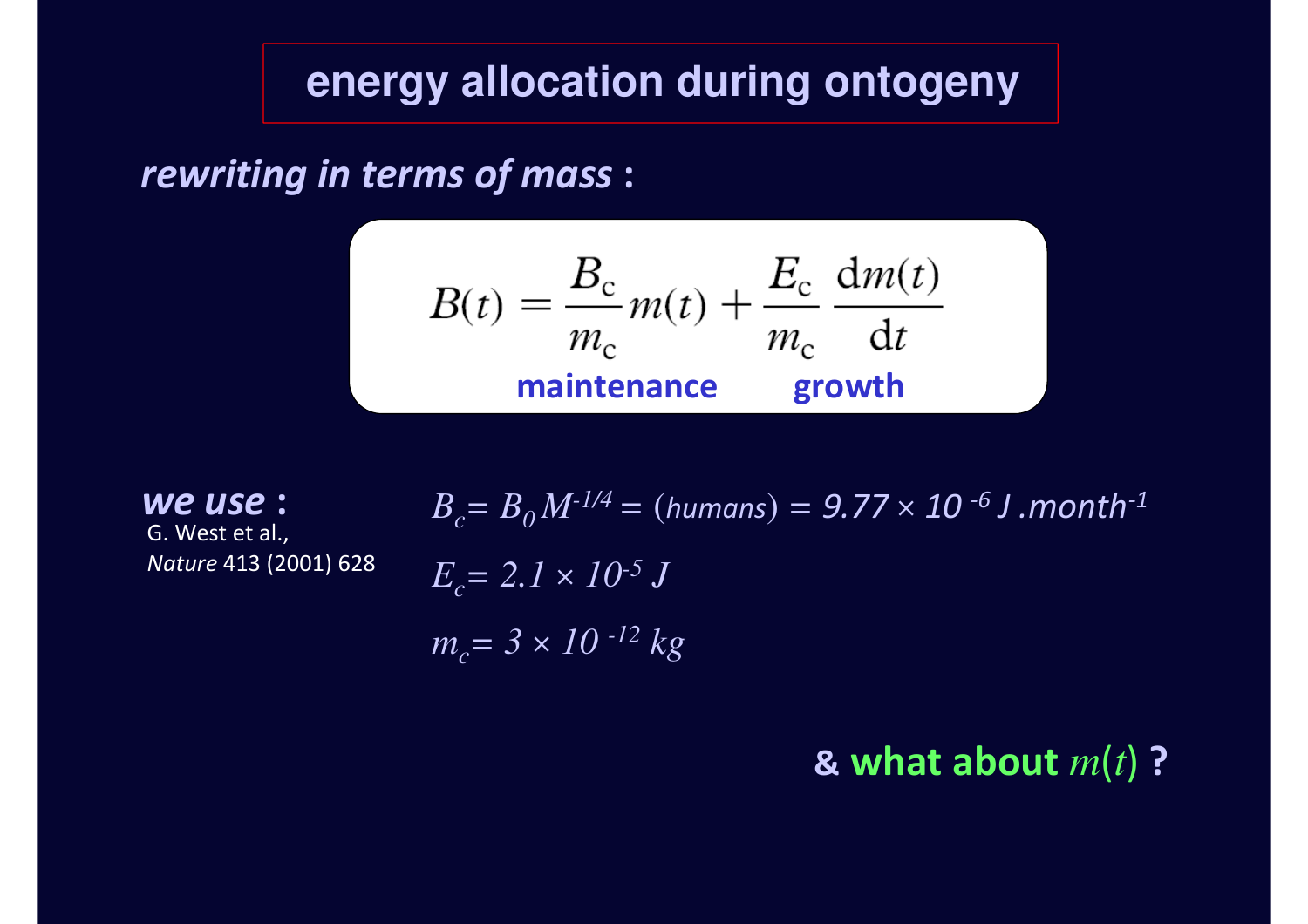#### *using Experimental values form*(*t*)

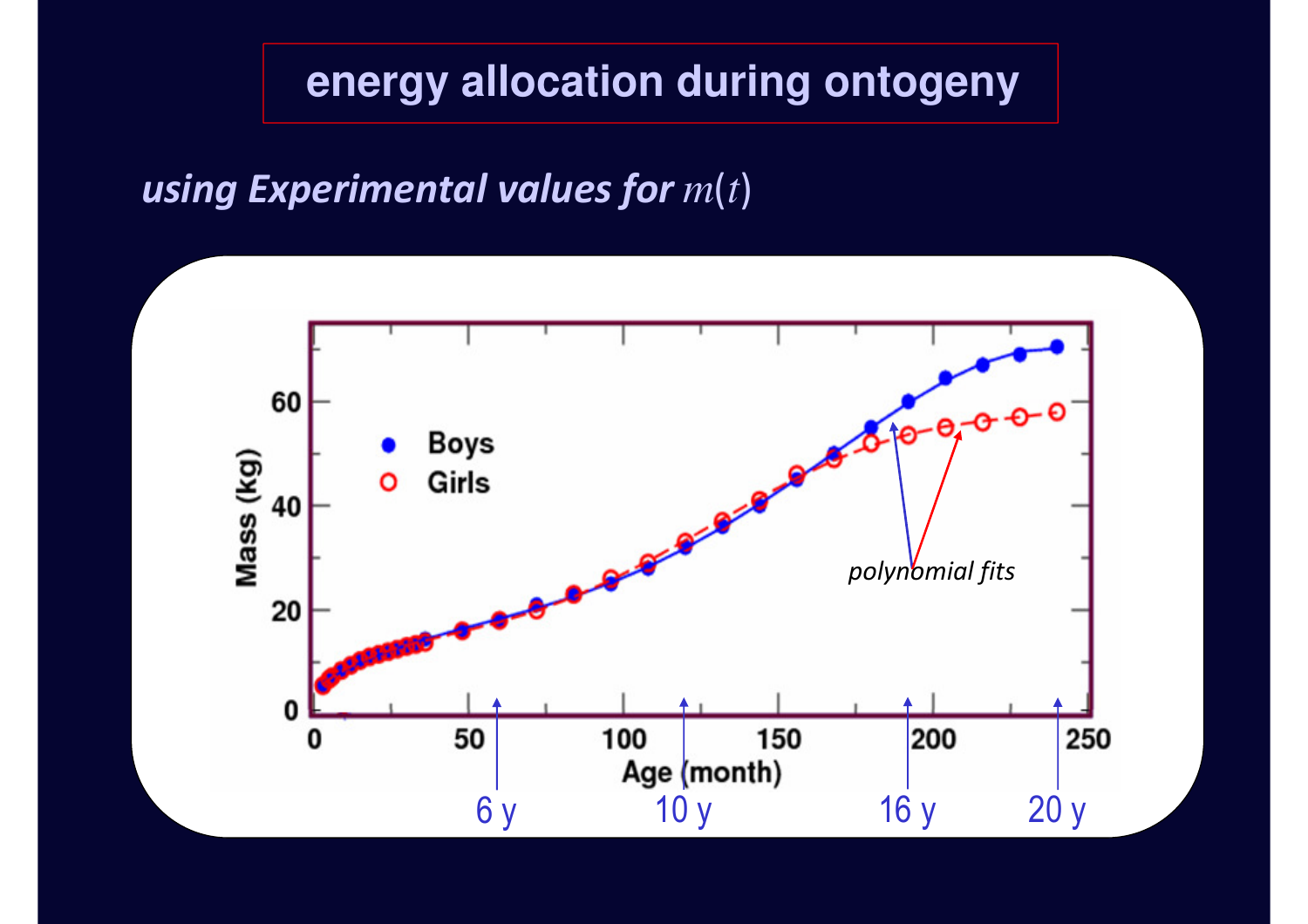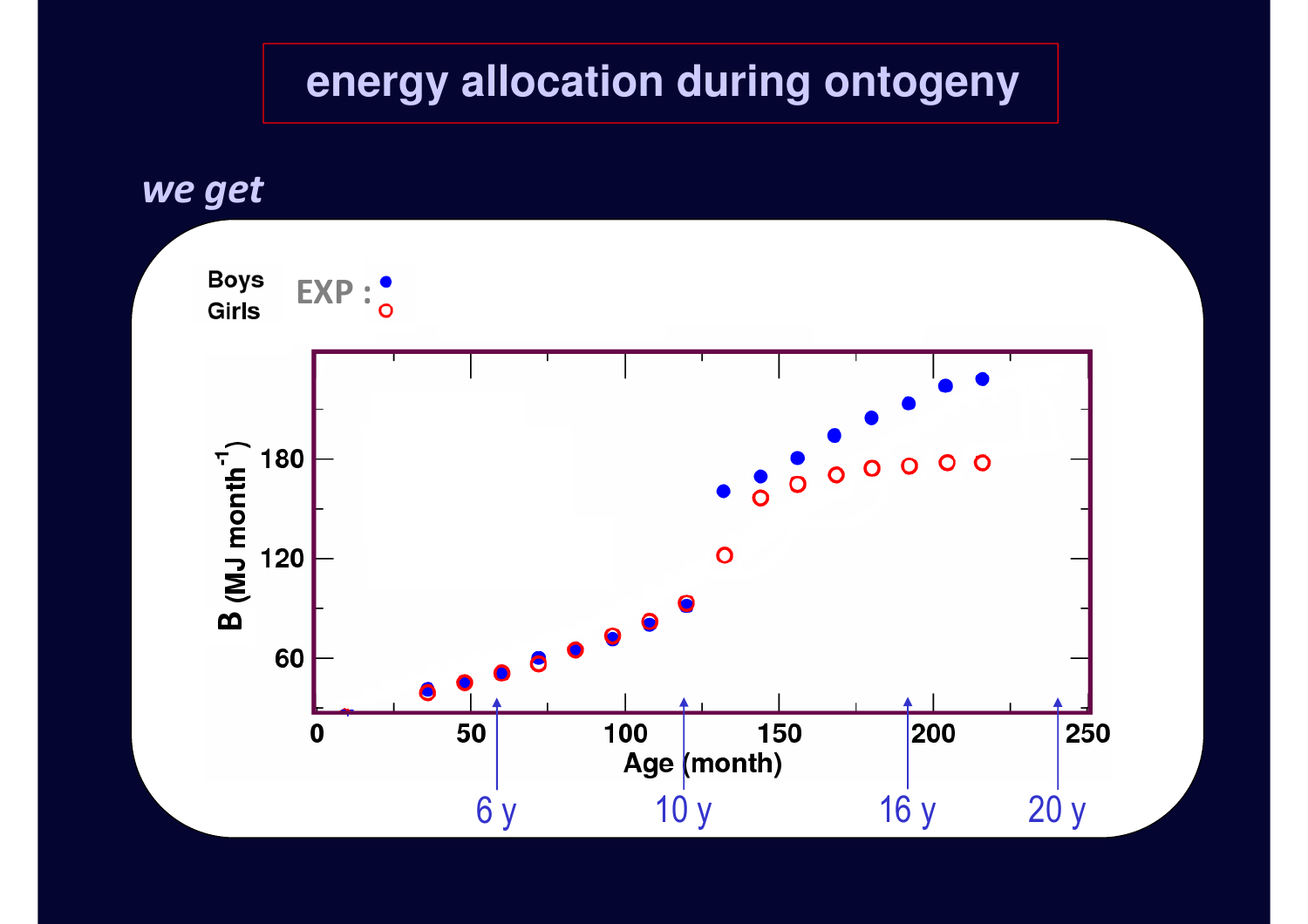*we get*

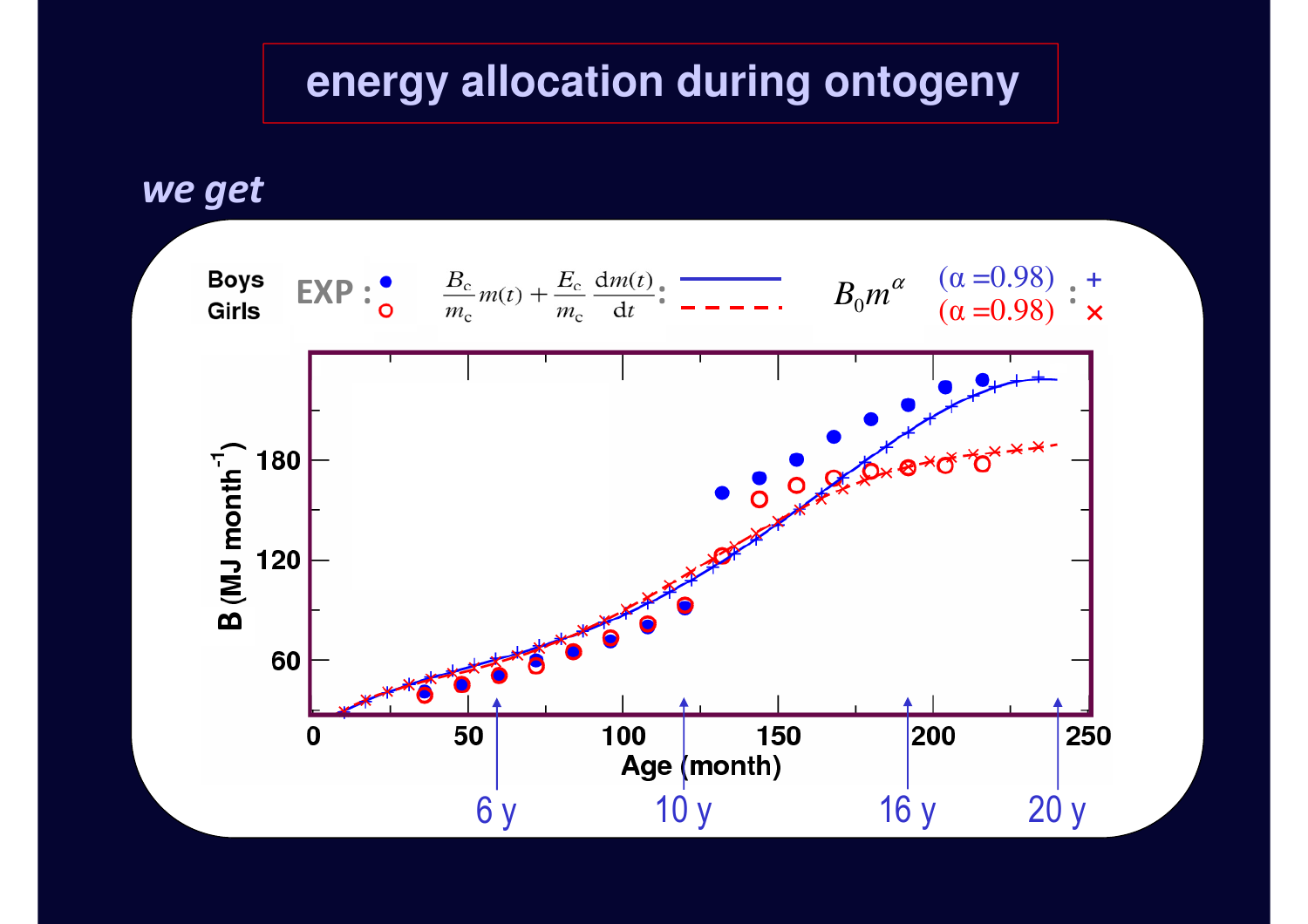*since 0.98 ≈ 1, energy allocation leads essencially to a linear scaling of the energy consumption rate with massduring ontogeny*

 *this is different from the M3/4 scaling found in adult mammals*

 *thus, one may expect that HSC scaling with m during ontogeny to be different as well.*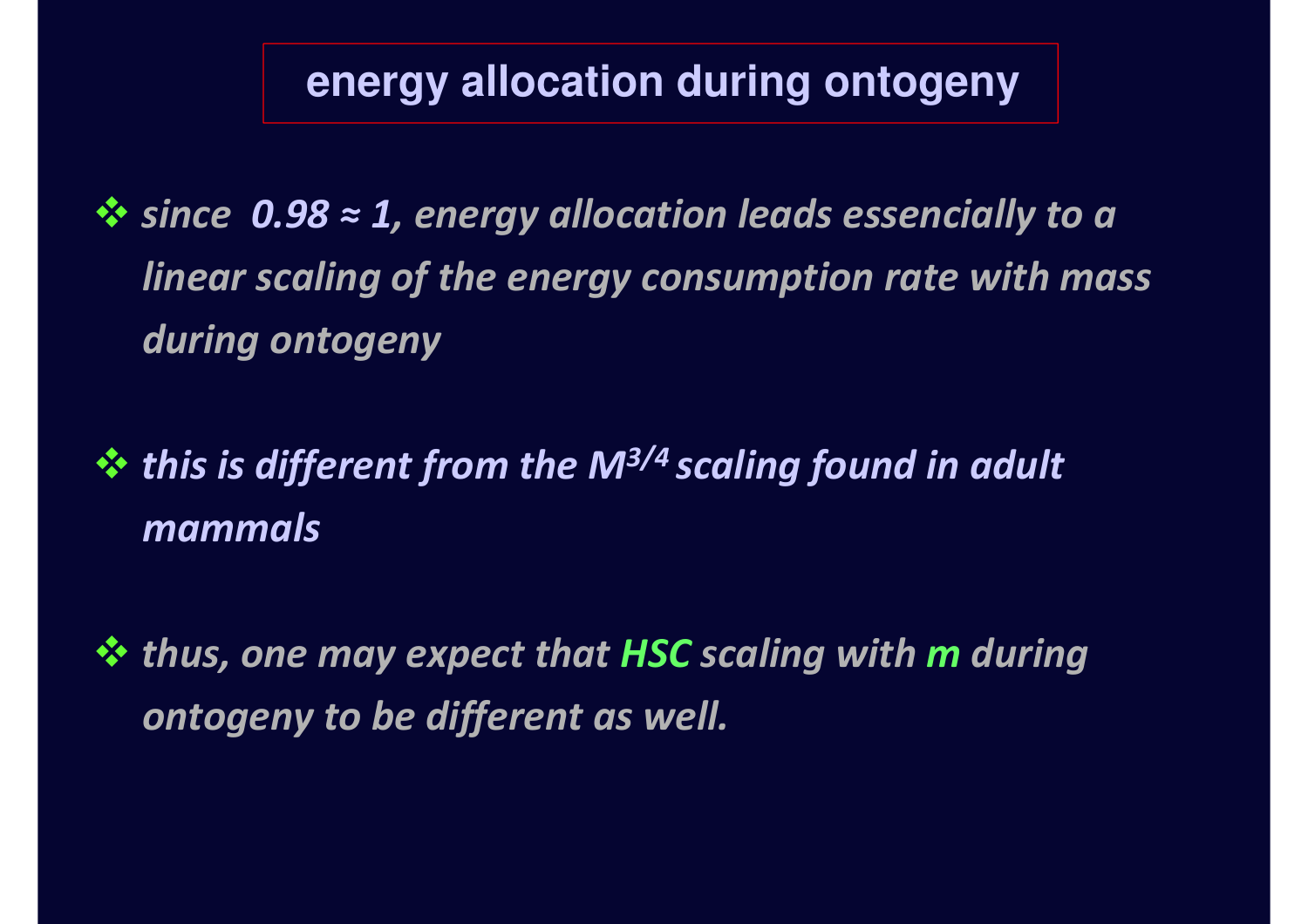# **scaling of mean reticulocyte count**

*we know empirically how mass m changes with time during*



*ontogeny:*

 *if we assume that the structure of the hematopoietic tree remains unchanged during ontogeny,* 

 *then knowledge of mean reticulocyte count N<sup>R</sup> as a function of time will allow us to find how <sup>N</sup><sup>R</sup> scales with <sup>m</sup>*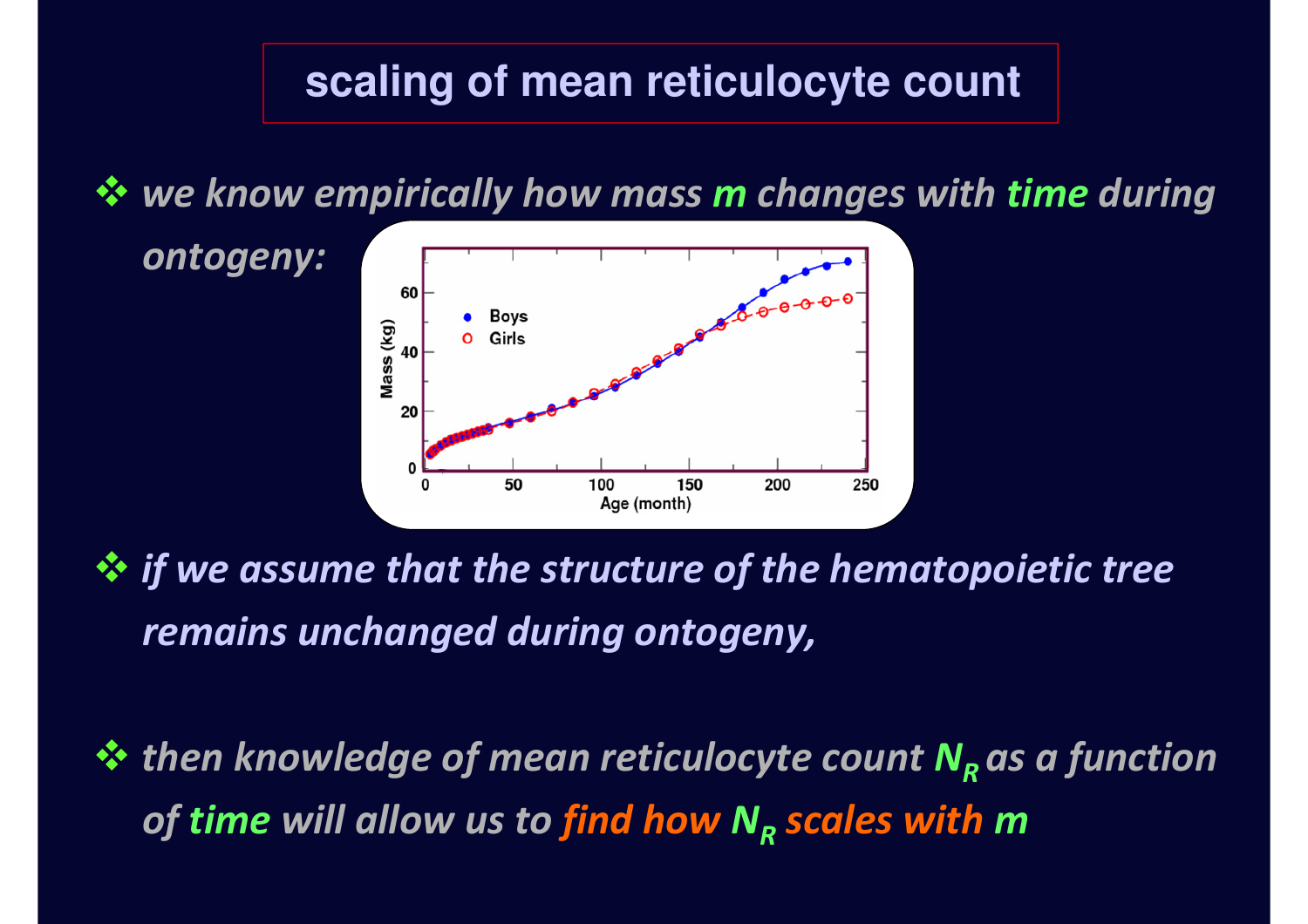# **scaling of mean reticulocyte count**



Goldston, E., Reynolds, A. (2005) *in Current Pediatric Diagnosis and Treatment*, pp 66-101 (Hay, W.W., Levin, M.J., Sondheimer, J.M., Deterding, R.R., Edts. )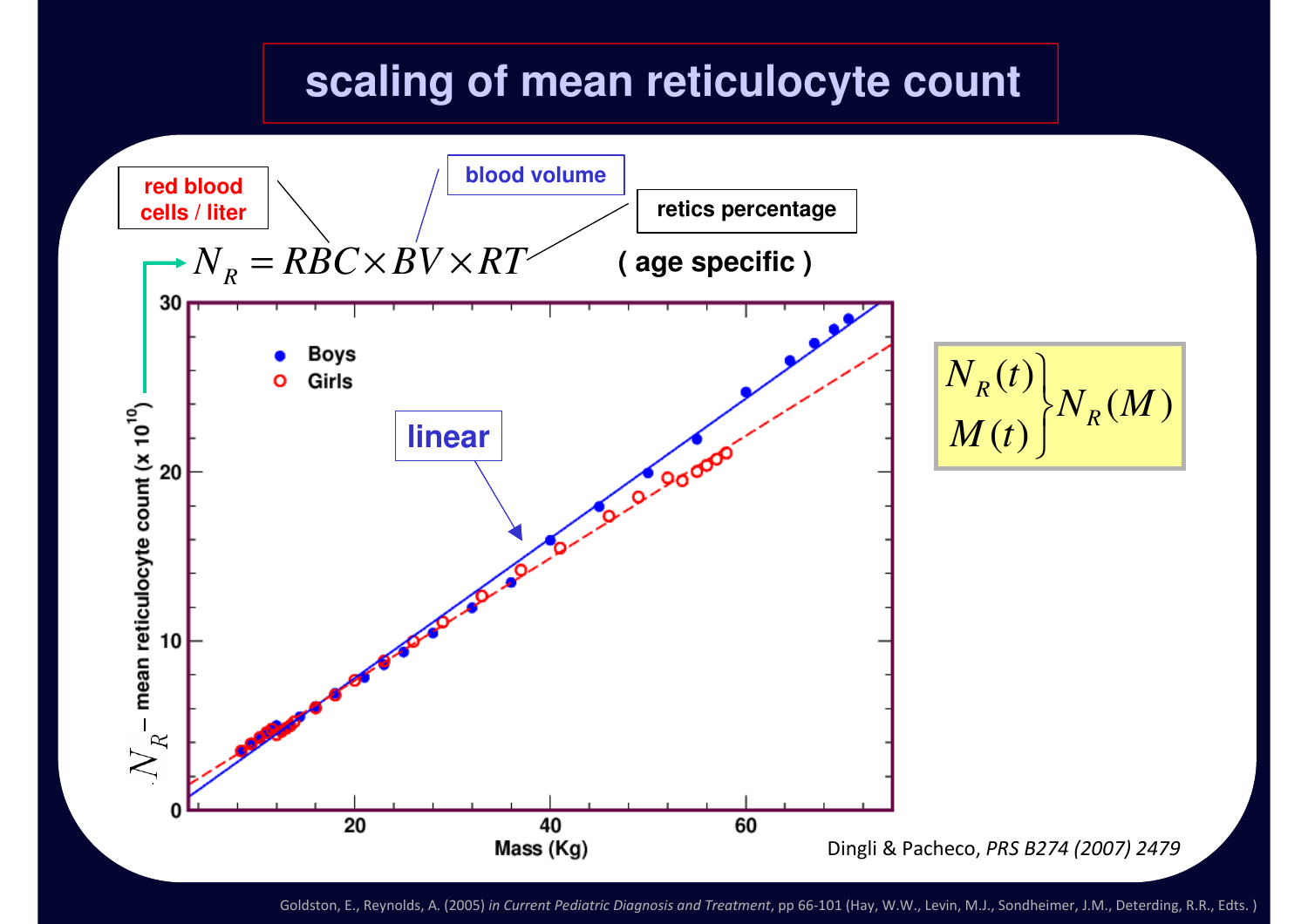# **scaling of mean reticulocyte count**



Goldston, E., Reynolds, A. (2005) *in Current Pediatric Diagnosis and Treatment* **eds. Hay, W.W., Levin, M.J., Sondheimer, J.M., Deterding, R.R.,** 66-101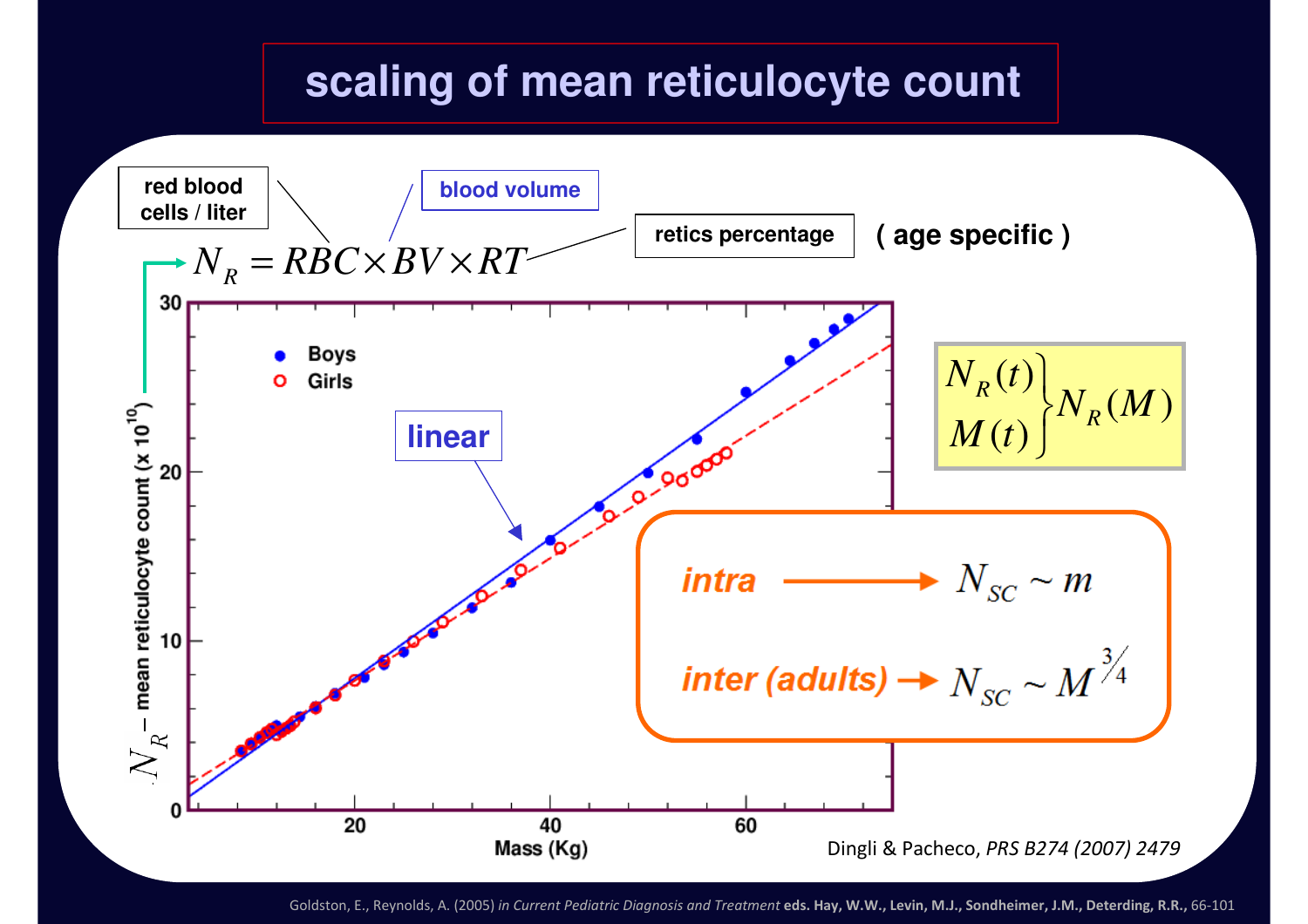### *intra-* **&** *inter-* **species allometric scaling of HSC**



Dingli & Pacheco, *PRS B274 (2007) 2479*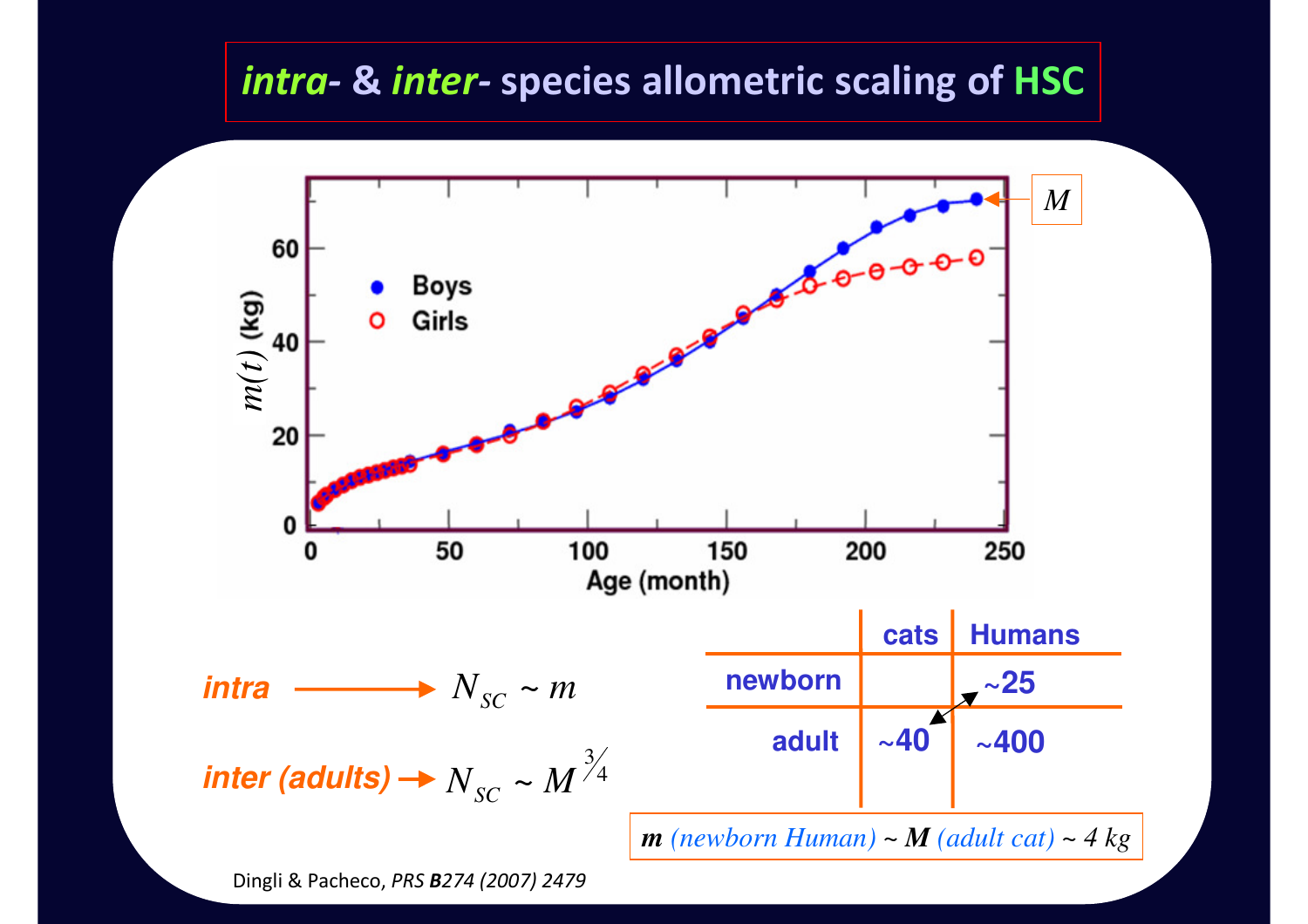